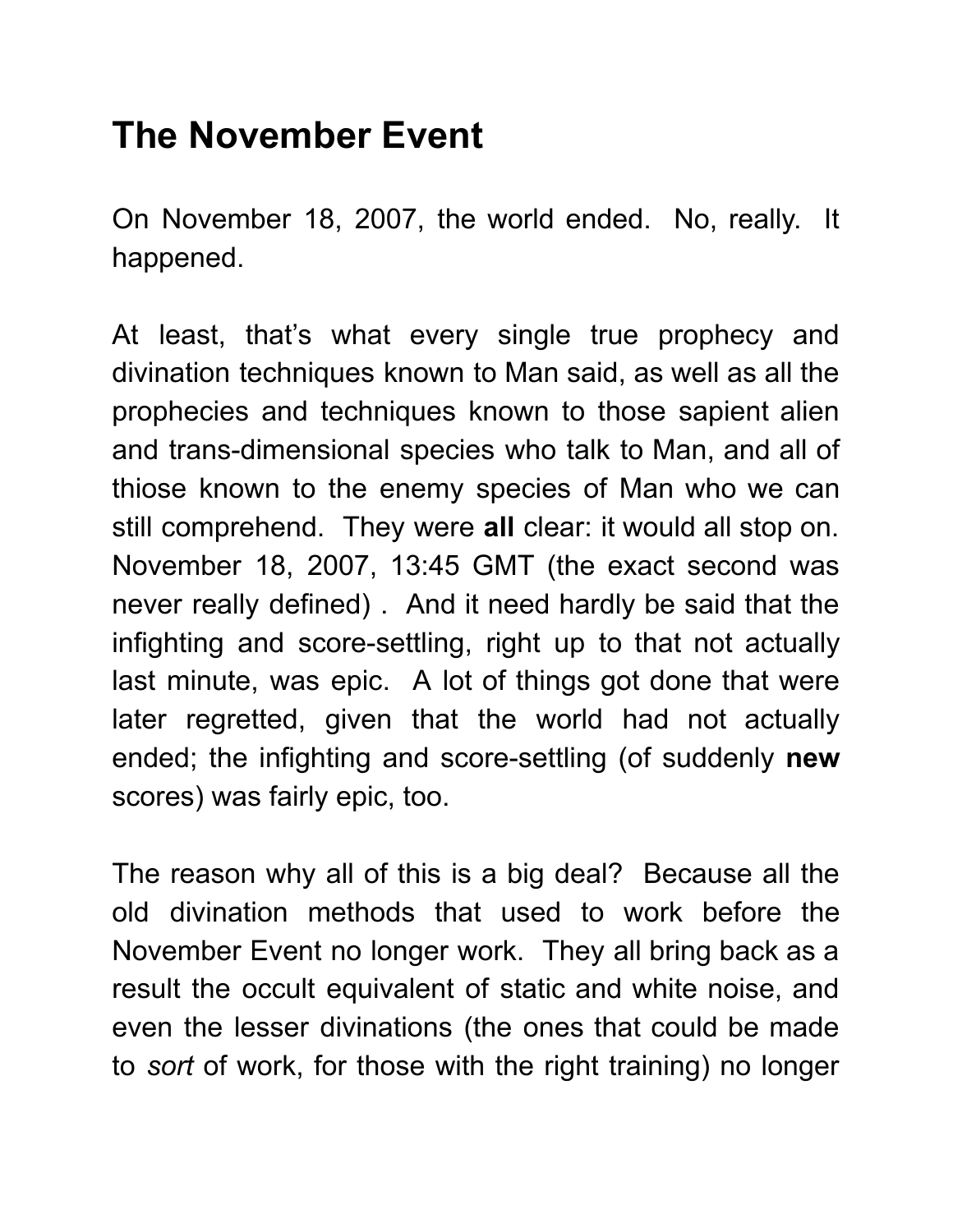operate effectively either. The entire multi-leveled and -dimensioned cosmos has been operating without a precognitive net for the last twelve years, in other words; it turned out that many, many occult and arcane organizations were over-reliant on being able to know even a little of the future, and a dozen years is not even enough time to learn how to compensate. So it's a wild and woolly time out there, out on the fringes of the Great Games and the Dance of Magi.

Theories, of course, abound. One popular one is that Somebody (Who I Don't Like) Screwed Up. Another is Things Got Out Of Whack And We Have To Retune To The Right Station. And then there's The World Actually Did End And We're Now In Hell. That one appeals to a certain type of powerful nihilist looking for an excuse, which is why there's a team out there to stamp on the really bad oblivion cults before they get too frisky. After all, if nothing matters anymore, then why *not* go for extravagant behavior? Merely for the fleeting spectacle of it all?

Yes, one would think that this sort of thing would be less of a temptation among individuals who know perfectly well that evil exists, that there are rules against it, and that there are entities whose job it is to punish those who violate those rules. Only problem is: those entities are as